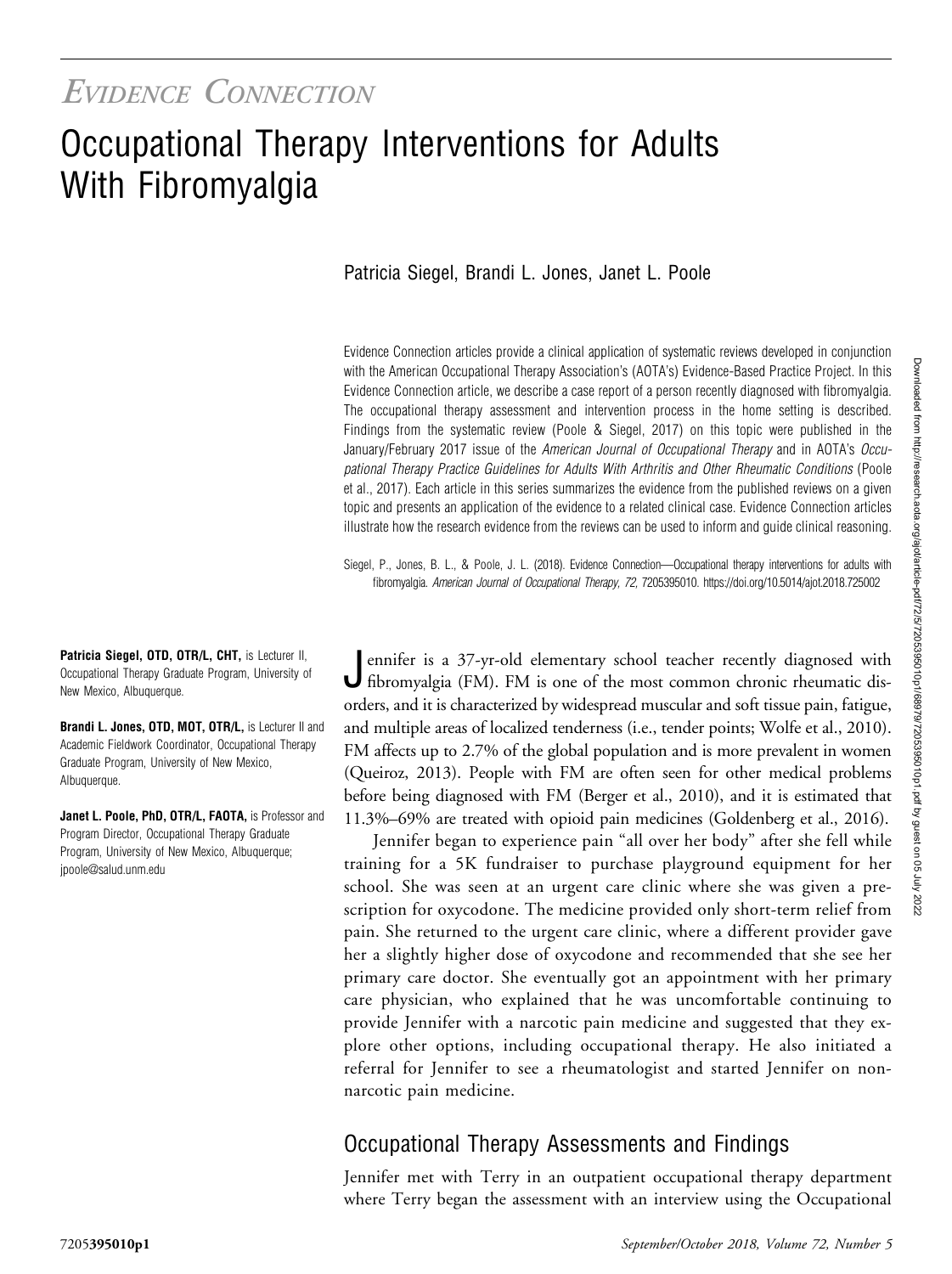Profile (American Occupational Therapy Association, 2017) and then completed the Canadian Occupational Performance Measure (COPM; Law et al., 2005), which focuses on client-identified problems and collaborative goal setting between therapist and client. Jennifer is a single woman who lives alone and teaches sixth grade. Jennifer reduced her work schedule to half time 3 mo ago because pain and fatigue prohibited her from being able to work in the morning. She told Terry that she is having pain in her lower legs, shoulders, and elbows. She described being independent with activities of daily living and most instrumental activities of daily living, but she admitted to having difficulty with household tasks and social activities. She said that she has not been able to resume a full-time work schedule.

Before the onset of FM, Jennifer belonged to a recreational walk–jog group, swam a couple of times a month, and went on short hikes with friends. Since the onset of her pain from FM, Jennifer described feeling "isolated." She told Terry that she has difficulty sleeping, is gaining weight, and continues to struggle with pain. She said that she is afraid of what will happen when she runs out of narcotic pain medicine.

On the COPM, Jennifer identified three performance areas as being meaningful to her: leisure (being able to participate in leisure activities with friends); being able to complete a full day of teaching; and being able to clean her entire house, including vacuuming, mopping floors, and making her bed. See Table 1 for Jennifer's COPM performance and satisfaction scores.

In addition to the COPM, Terry asked Jennifer to complete the Revised Fibromyalgia Impact Questionnaire (FIQR; Bennett et al., 2009), a self-report survey that measures functional ability (i.e., occupational performance) as well as overall impact and symptom severity (see Table 1 for Jennifer's scores on the individual items). The areas that Jennifer indicated as presenting the most difficulty on the functional ability portion of the FIQR included being able to walk continuously for 20 min, vacuum, scrub or sweep floors, climb one flight of stairs, and change bed sheets. On the symptom portion of the FIQR, Jennifer reported that her pain was an 8 on a 0–10 scale. She also indicated that she was having difficulty with anxiety, that her energy level had decreased, that she was experiencing severe stiffness, and that she was waking from sleep still feeling tired. Depression level and tenderness to touch were rated at a 6 and 7, respectively, on a 0–10 scale. On the global impact portion of the FIQR, Jennifer rated FM as having a 7 out of 10 impact on preventing her from attaining goals for the week and being completely overwhelmed by symptoms of FM.

Table 1. Assessment Scores Before and After Intervention

| Assessment                                      | Evaluation | Discharge |
|-------------------------------------------------|------------|-----------|
| FIQR <sup>a</sup>                               |            |           |
| Vacuum, scrub, or sweep floors                  | 10         | 6         |
| Walk continuously for 20 min                    | 10         | 2         |
| Climb one flight of stairs                      | 10         | 2         |
| Change bed sheets                               | 10         | 3         |
| Pain level                                      | 8          | 2         |
| Energy level                                    | 8          | 6         |
| <b>Stiffness</b>                                | 8          | 4         |
| Sleep quality                                   | 8          | 3         |
| Anxiety                                         | 9          | 3         |
| Level of tenderness to touch                    | 7          | 1         |
| Depression                                      | 6          | 2         |
| Global impact                                   | 7          | 2         |
| COPM, <sup>b</sup> performance and satisfaction |            |           |
| Participate in leisure activities with friends  | 3/1        | 8/8       |
| Complete full day of teaching                   | 1/1        | 7/9       |
| Clean entire house                              | 1/1        | 7/9       |

*Note.* COPM = Canadian Occupational Performance Measure; FIQR = Revised Fibromyalgia Impact Questionnaire.

<sup>a</sup>FIQR scores range from 0 (no difficulty, never, or not a symptom) to 10 (very difficult, always, or severe symptom). <sup>b</sup>COPM scores range from 1 (with great difficulty or not satisfied) to 10 (with no difficulties or completely satisfied).

# Occupational Therapy Intervention

Jennifer received 14 occupational therapy sessions over the course of 10 wk. These sessions included the following interventions: instruction in routine development for household chores, exercise, and leisure tasks with a focus on participation without pain; instruction in using aquatic exercise for pain management, strength remediation, and increased endurance; mindfulness training for pain management and management of depression symptoms; and use of online tools and community groups to increase social participation. Terry planned these interventions, in conjunction with Jennifer, on the basis of the evidence she gathered after reading an article on FM by Poole and Siegel (2017) and the Occupational Therapy Practice Guidelines for Adults With Arthritis and Other Rheumatic Conditions (Poole et al., 2017).

#### Sample Intervention 1

Jennifer identified cleaning and completing household tasks, such as vacuuming and changing bed sheets, as important activities and reported that pain and fatigue limited her participation in these household management tasks. Terry worked with Jennifer to establish a structured household task schedule to allow time for completion of household tasks, exercise, and leisure (Lera et al., 2009). Terry used the following scheduling ideas to help Jennifer achieve her goal of weekly housecleaning: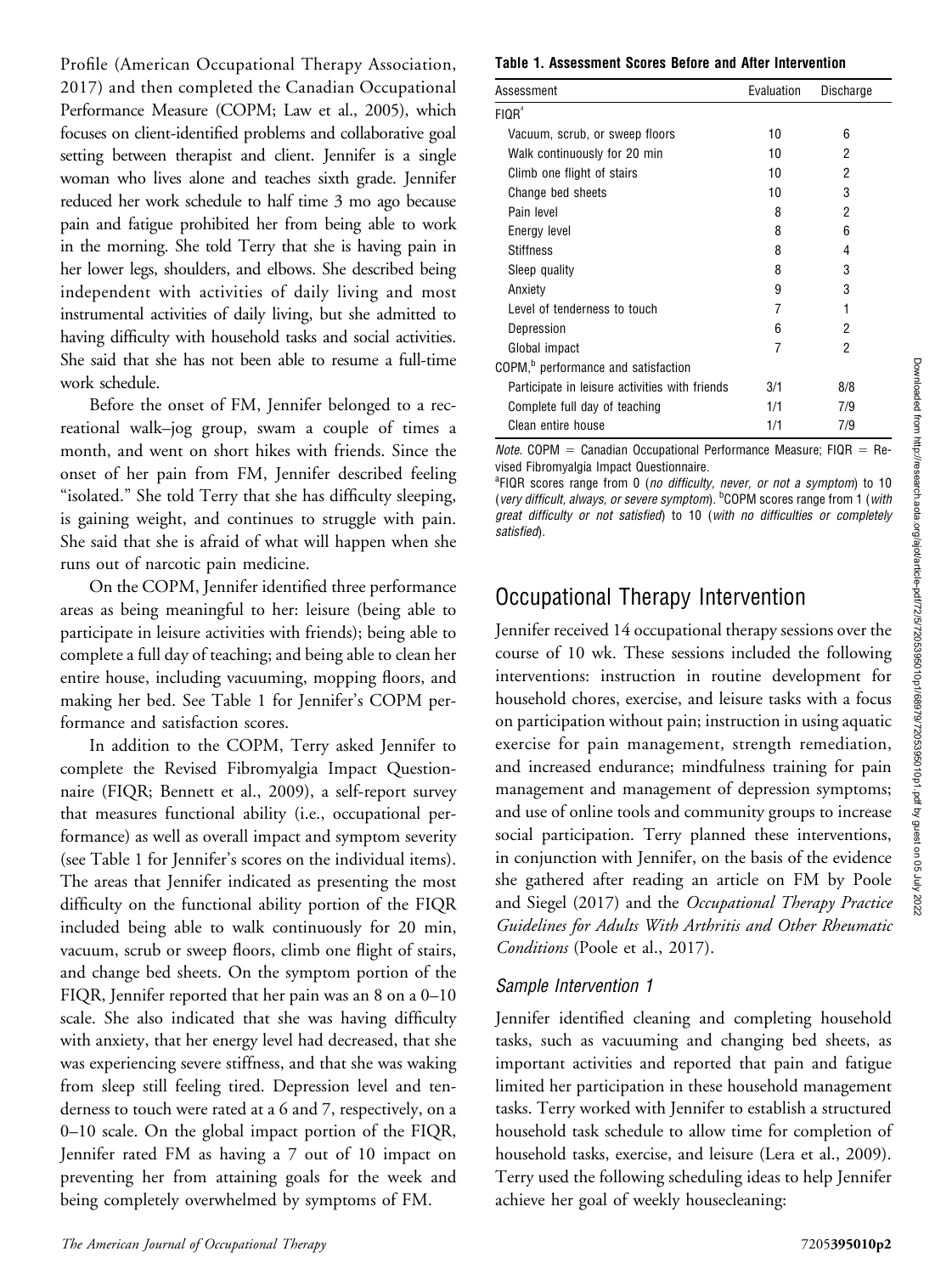- 1. Plan tasks in advance. Terry instructed Jennifer to use a journal to establish a plan for cleaning, including vacuuming and changing bed sheets, each week.
- 2. Prioritize cleaning tasks, including vacuuming and changing bed sheets, for the week. After a task from the journal was completed, Jennifer would rate the task on a scale of 1–10 to indicate how much time and energy she had spent with the task as well as her fatigue after the task. This documentation allowed Jennifer to see where she was spending her energy and which tasks created more fatigue for her.
- 3. Plan and organize activities. Terry instructed Jennifer to group tasks that required less energy (e.g., grading student papers, paying bills) with those that were more taxing, such as vacuuming. She also suggested that Jennifer schedule and plan rest periods during which she could do mindfulness training. This type of schedule allowed Jennifer to schedule vacuuming and changing bed sheets into her other daily tasks without increasing pain and fatigue (Lera et al., 2009).
- 4. Use good posture and body mechanics during tasks. Terry instructed Jennifer to avoid staying in one position for extended periods and to change her position often. She also advised her to use good body mechanics during vacuuming, including using larger joints to move the vacuum and lifting with her legs when picking it up.

#### Sample Intervention 2

Jennifer identified pain management and fatigue as considerable barriers to her occupational participation. Terry recommended participation in an online mindfulness program for pain management, coping skills, depression management, and improving social relations (Davis & Zautra, 2013; Menzies et al., 2006). To monitor completion, Terry had Jennifer demonstrate a new technique learned from the course during each therapy session.

#### Sample Intervention 3

To address Jennifer's goal of working a full day, Terry developed an exercise program to increase Jennifer's endurance, improve her pain, and decrease depression symptoms that affected participation. Terry recommended an indoor walking program (Mannerkorpi et al., 2010) and implemented an aquatic exercise program to improve overall physical function, pain, and stiffness (Bidonde et al., 2014). Jennifer was instructed in light resistance exercises in the aquatic environment and completed 20–30 min of indoor walking at least 4 times per week. Terry gave Jennifer a list of aquatic programs offered

by the Arthritis Foundation and instructed Jennifer to incorporate the mindfulness strategies from her online course during physical activities.

## Sample Intervention 4

During the assessment process, Jennifer indicated difficulty with the emotional impact of FM and that this condition was preventing her from participating in social and leisure activities as much as she would like. Terry worked with Jennifer to identify face-to-face support groups for people with FM or chronic pain to increase her social participation and to connect her with others who are experiencing similar challenges. In addition, Terry worked with Jennifer to identify strategies from her mindfulness course to use when her pain creates anxiety or when she is feeling overwhelmed.

# Conclusion

With evidence-based and client-centered occupational therapy interventions, Jennifer met her goals at the end of her 14 visits. Jennifer increased her weekly work hours from 20 to 30, joined a weekly walking group, and was using mindfulness techniques for pain management. Jennifer's FIQR score on discharge was 39, indicating that FM had a mild impact on occupational performance. On the symptom portion of the FIQR, Jennifer reported having pain corresponding to 2 on a 0–10 scale. She continued to have some difficulty with energy, but her symptoms of stiffness and fatigue improved from the initial evaluation. She rated feeling depressed and very tender, between 1 and 2 on a 0–10 scale, a considerable decrease from the initial rating of 6 or 7. On the global impact portion of the FIQR, Jennifer rated FM as having a 2/10 effect on her weekly goals, down from 7/10 at evaluation. On her discharge COPM, Jennifer indicated that she was satisfied with her leisure activities and new work schedule and that she felt that the cleaning schedule helped her allocate vacuuming and other household tasks.

Jennifer's discharge recommendations included continued participation in the aquatic programs offered by the Arthritis Foundation for the management of pain and symptoms of depression and fatigue. Terry also recommended continued participation in online mindfulness groups and in-person support groups.  $\triangle$ 

# References

American Occupational Therapy Association. (2017). AOTA Occupational Profile template. American Journal of Occupational Therapy, 71(Suppl. 2), 7112420030. [https://doi.](https://doi.org/10.5014/ajot.2017.716S12) [org/10.5014/ajot.2017.716S12](https://doi.org/10.5014/ajot.2017.716S12)